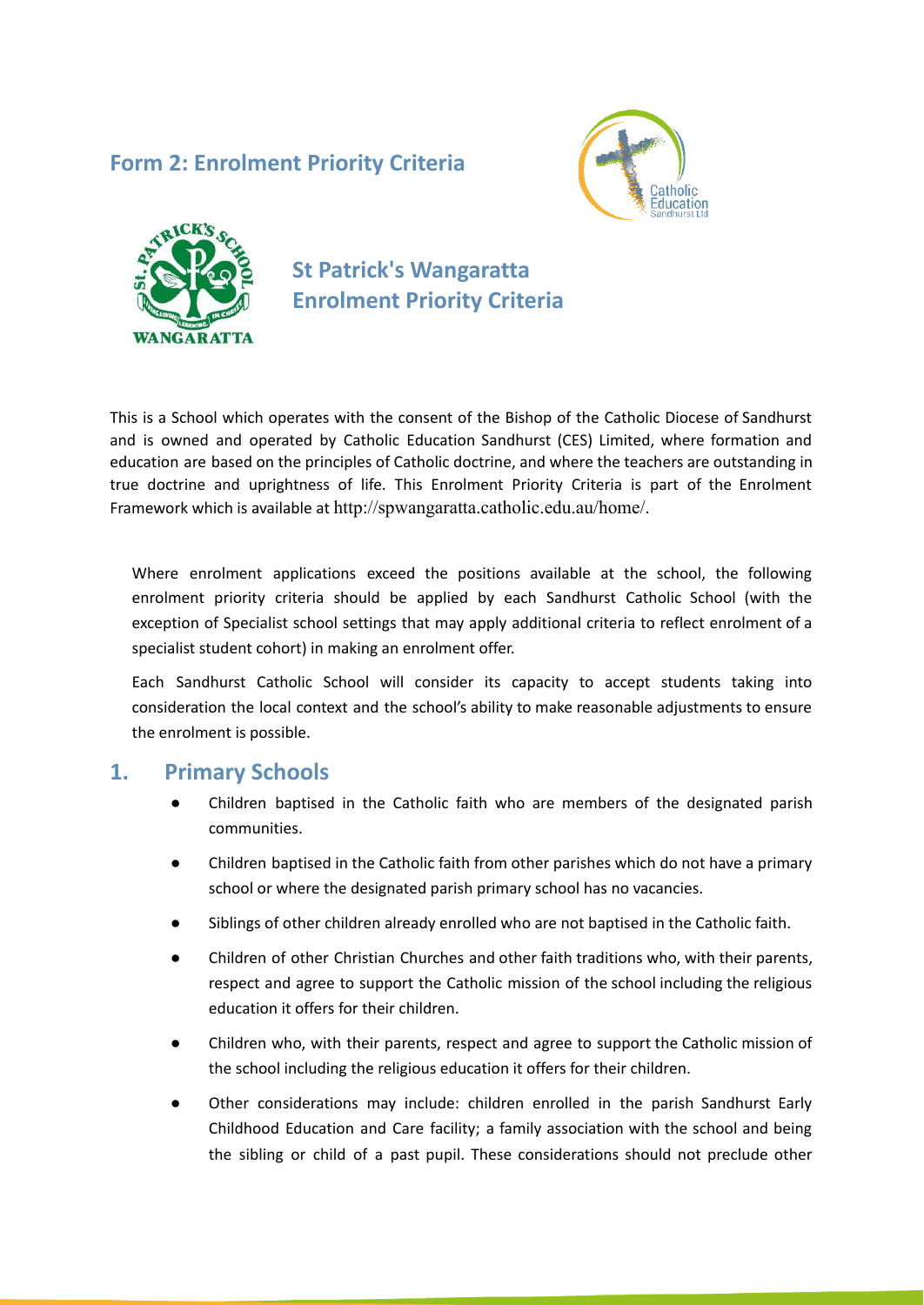relevant factors being taken into consideration when determining which children will be offered enrolment.

**Note:** Local pastoral discretion is an important element in the decision-making process and will be taken into account by the school's Enrolment Panel.

## **2. Secondary Schools**

- Children baptised in the Catholic faith who have completed primary education in a Catholic parish primary school and who live in the designated region which the Catholic secondary school serves.
- Children baptised in the Catholic faith who have completed primary education at a school other than a Catholic primary school and who live in the designated region which the Catholic secondary school serves.
- Children baptised in the Catholic faith from other regions where the designated school has no vacancies.
- Siblings of other children already enrolled who are not baptised in the Catholic faith.
- Children of other Christian Churches and other faith traditions who have completed primary education in a Catholic parish primary school and who live in the designated region which the Catholic secondary school serves who, with their parents, respect and agree to support the Catholic mission of the school including the Religious Education it offers for their children.
- Children who have completed primary education in a Catholic parish primary school and who live in the designated region which the Catholic secondary school serves who, with their parents, respect and agree to support the Catholic mission of the school including the Religious Education it offers for their children.
- Children of other Christian churches and faith traditions who have completed primary education in a Christian primary school or another faith-based school and who live in the designated region which the Catholic secondary school serves who, with their parents, respect and agree to support the Catholic mission of the school including the religious education it offers for their children.
- Families who have been committed to Catholic education for the entire Primary school education of their child may be given priority over families who have chosen Catholic education for the last year or second last year of Primary school for a child.
- Children of other Christian Churches and faith traditions who, with their parents, respect and agree to support the Catholic mission of the school including the religious education it offers for their children.
- Children who, with their parents, respect and agree to support the Catholic mission of the school including the religious education it offers for their children.